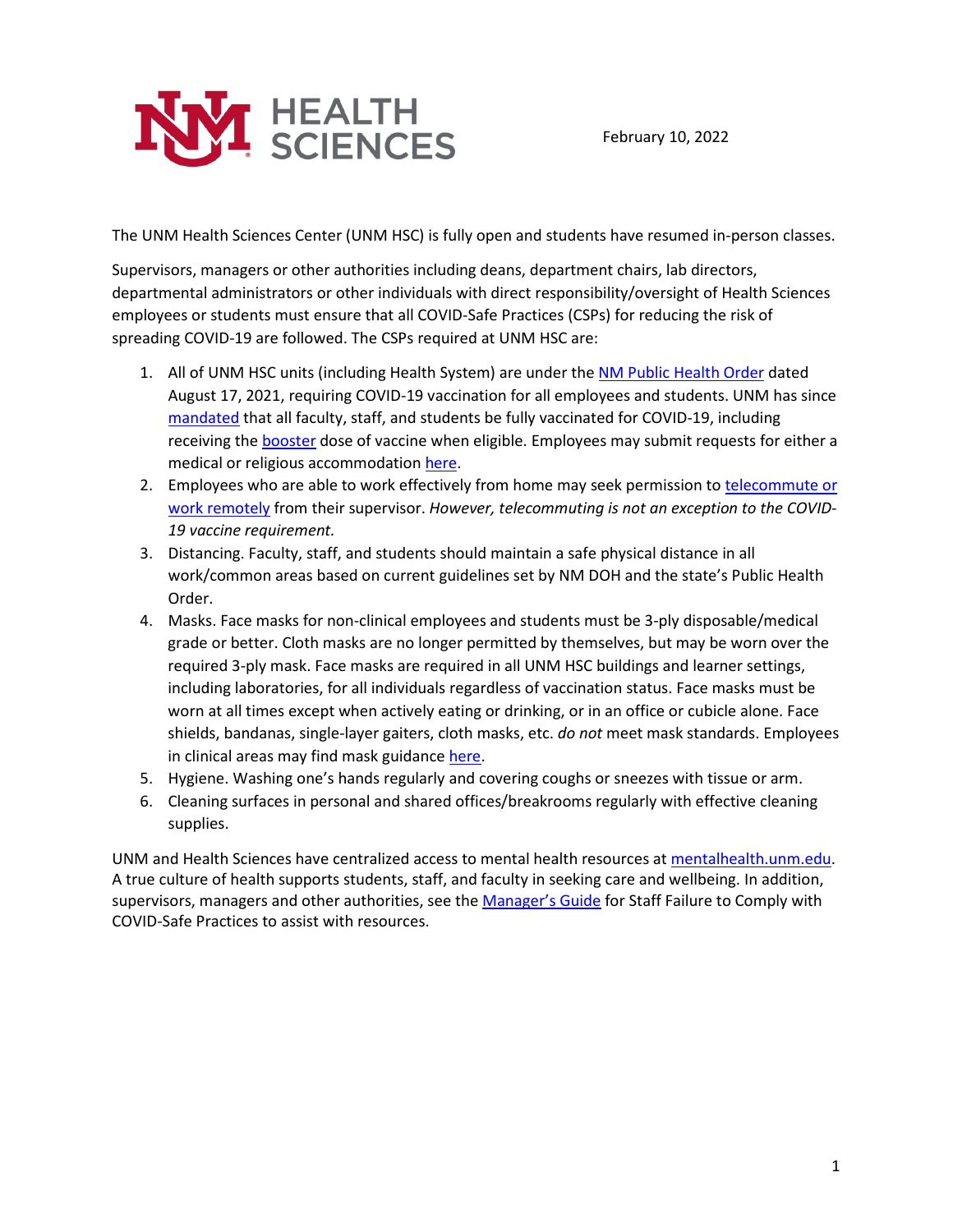#### RETURN TO FULL OPERATIONS

#### GENERAL ADMINISTRATIVE, FACULTY AND STAFF OFFICES, AND BUSINESS AREAS

#### **General Operations in the Office Environment**

UNM Health Sciences general administrative, faculty and staff offices, and business areas please review the policies and procedures that are in operation (see list of resources below).

- 1. Employees who are able to [telecommute or work remotely](https://hr.unm.edu/remote-work) may seek permission to do so from their supervisor. Supervisors should have a plan to ensure that all business needs are met and discuss available options with staff, faculty, residents, students, etc. All employees who can telecommute or work remotely must comply with the UNM HSC vaccine requirement (see below.)
- 2. Prior to returning to campus, all UNM HSC employees must complete the *[Bringing Back the Pack](https://learningcentral.unm.edu/)* training available in Learning Central.
- 3. Follow the [Office Workplace Checklist](https://hsc.unm.edu/covid-19/returning.html) (aka Manager's Checklist) to ensure the workspace is ready for staff to be on site.
- 4. Arrange workspaces to provide for distancing between individuals according to the current guidelines set by NM DOH and the state's Public Health Order.
- 5. Have the necessary protocols in place for in-person meetings that meet participation restrictions set by NM DOH and the state's Public Health Order. Provide additional meeting options (Zoom, Microsoft Team, Skype) when there are more than 10 invitees and meet remotely as necessary.
- 6. Cover your mouth and nose with the appropriate 3-ply disposable/medical grade or better (ASTM Type 1, 2 or 3 or better) or N95 mask for those working or learning in clinical areas. The N95 mask requirement is to b[e fit-tested](https://mcusercontent.com/59ce53c1a4dedb490bac78648/files/cd6c5a35-9911-0c19-df2a-dedb8c75328f/Updated_Guidance_from_the_PPE_Committee_Comm_1.13.22_v6.pdf) and medically screened. Follow all safety equipment protocols. Wash your hands often with soap and water for at least 20 seconds. Routinely disinfect high-touch common areas.

#### **On-Campus Worksite Protocols**

#### **Full Vaccination Requirement**

All current employees and students must provide documentation of a booster dose of the vaccine when eligible according to the FDA. Individuals who received their second dose of an mRNA vaccine (Pfizer or Moderna) on or before June 15, 2021, or their single dose of a viral vector vaccine (Johnson & Johnson) on or before October 15, 2021, must provide documentation of receipt of a booster dose no later than January 17, 2022.

Individuals who received their second dose of an mRNA vaccine (Pfizer or Moderna) after June 15, 2021, or who received their single dose of a viral vector vaccine (Johnson & Johnson) after October 15, 2021, must provide documentation of receipt of a booster within four weeks of eligibility, according to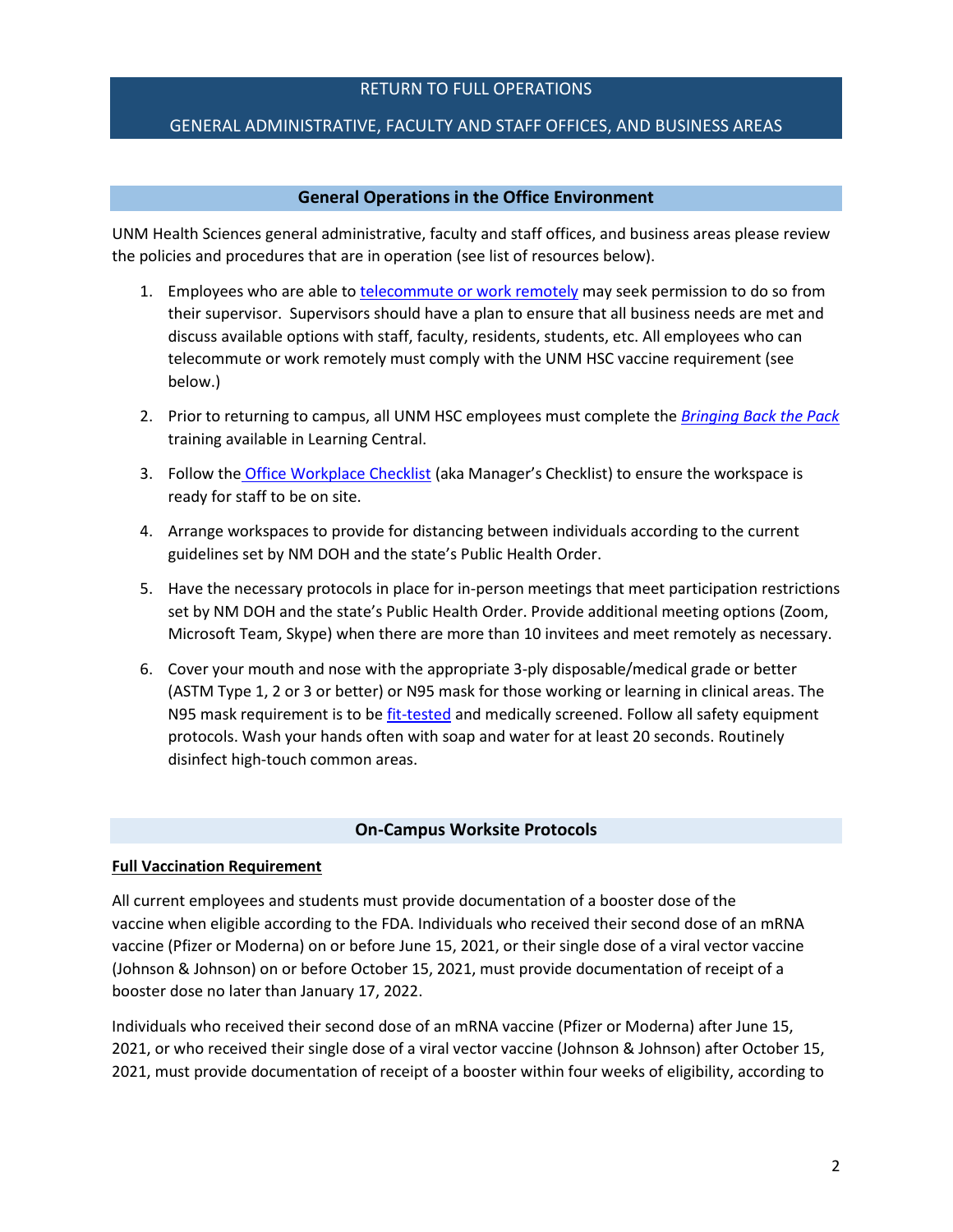criteria provided by the FDA (6 months after completing an initial two dose mRNA vaccine series, and 2 months after receiving a viral vector vaccine).

All newly hired UNM HSC employees must [upload](https://lobocheckin.unm.edu/checkin/svpfa/24) proof of full vaccination status or have an approved accommodation **prior** to their official start date. Final candidates may request an [accommodation;](https://bringbackthepack.unm.edu/vaccine/vaccine-requirement-exemption-forms.html) however, no work or payment may be started until the accommodation is approved. If the accommodation is disapproved, the candidate may not start and department will enter a separation EPAF.

Employees must upload their official documentation to th[e UNM vaccination verification site.](https://lobocheckin.unm.edu/checkin/svpfa/24)

If an employee requested an accommodation, they must provide proof of negative COVID-19 test results weekly on Friday. The COVID-19 test is at the expense of the employee. The State of New Mexico has contracted with a test provider, [Vault,](https://learn.vaulthealth.com/nm/) that currently provides tests free of charge. Employees are required to [upload](https://lobocheckin.unm.edu/checkin/svpfa/24) a copy of their test results as soon as they are received, but no later than Friday of each week.

# **For anyone who tests positive for COVID regardless of vaccination status:**

- Any UNM faculty, staff, or student who has tested positive for COVID-19 is required to selfreport via UNM's [online self-reporting system](https://hr.unm.edu/self-report) (excluding HSC clinical employees). See the Policy [Statement for Self-Reporting Positive COVID-19 Diagnosis](https://bringbackthepack.unm.edu/employees/self-reporting-covid-19-diagnosis-policy.html) for more information.
- Notify your supervisor and exit campus if you are on campus.
- You DO NOT need to get an additional PCR test if you have had a positive at-home rapid test.
- Isolate at home for 5 days. \*The day that you became symptomatic OR tested positive (whichever comes first) is counted as "Day 0". You will then count five days starting on the next day and can return to work on day 6 *as long as you do not have symptoms and are fever-free for 24 hours without medicine*.

# **For anyone who has symptoms of COVID-19 regardless of your vaccination status:**

Employees who are experiencing signs or symptoms associated with COVID-19 (i.e. flu-like symptoms, fever > 100, cough, shortness of breath, loss of taste or smell) should report their symptoms to the UNM COVID Call Center via this secure online symptom survey: [https://redcap.link/CCC\\_Symptomatic\\_testing\\_scheduling](https://redcap.link/CCC_Symptomatic_testing_scheduling)

Regardless of your vaccination status, stay at home and quarantine until you receive guidance on testing and isolation from the COVID Call Center.

Non-Compliance Guidelines:

- [Staff](https://bringbackthepack.unm.edu/employees/non-compliance-with-csps-staff.html)
- [Faculty](https://bringbackthepack.unm.edu/employees/non-compliance-with-csps-faculty.html)

Noncompliance by staff designated as temporary, on call, or probationary will result in termination. Departments are responsible for processing the EPAF to separate noncompliant employee from the University.

Employees returning from long-term leave (e.g., parental leave, CAT, FML, Workers' Comp, LWOP, etc.) must [upload](https://lobocheckin.unm.edu/checkin/svpfa/24) proof of full vaccination status or have received an approved accommodation within 7 days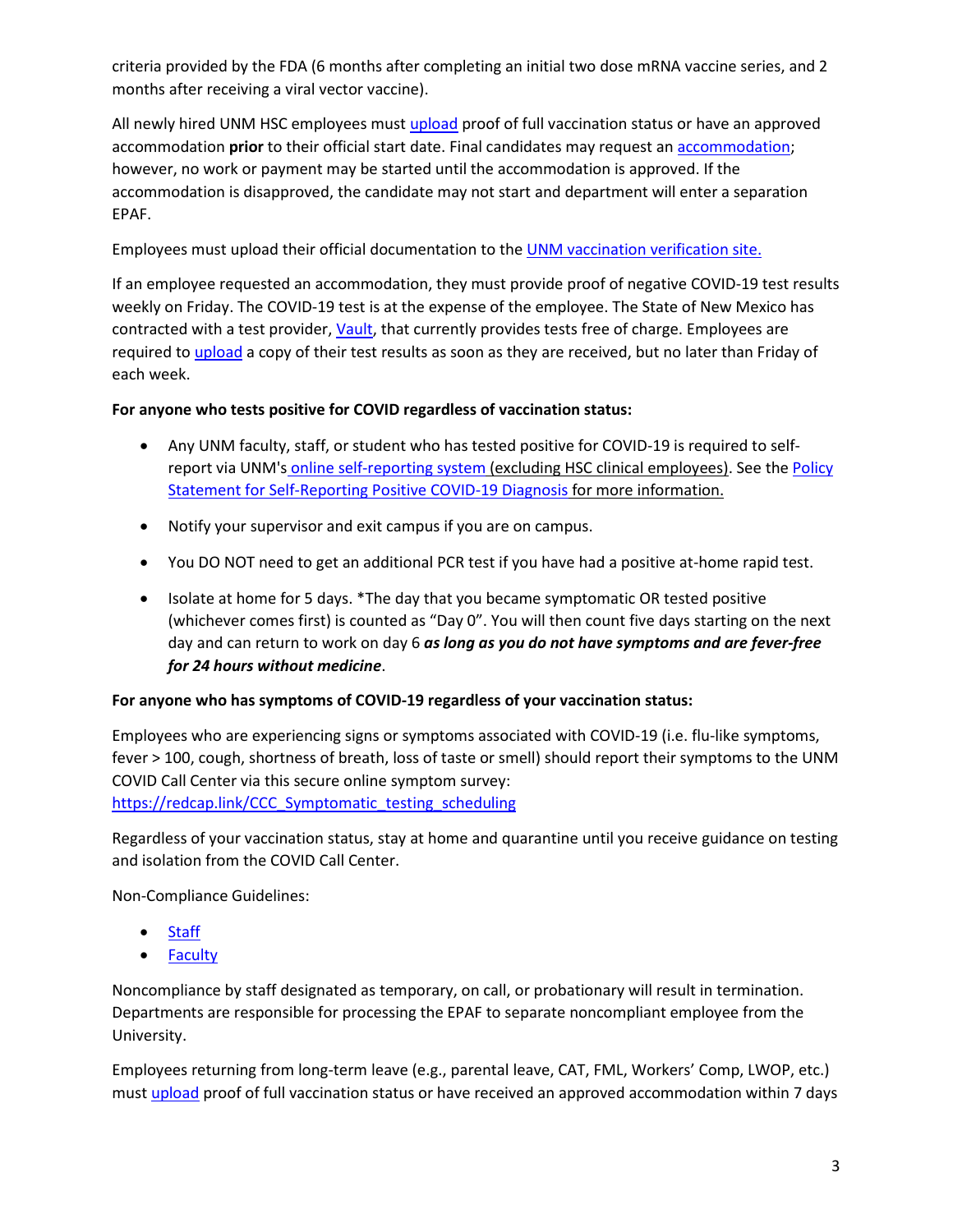of returning. Employees who have an [accommodation](https://bringbackthepack.unm.edu/vaccine/vaccine-requirement-exemption-forms.html) approval must provide proof of negative COVID-19 test on a weekly basis upon returning to work.

**You no longer have to call the COVID Call Center to gain clearance to return to work after testing positive.** Please complete the Redcap survey at **day 5** after testing positive if you're fully vaccinated and boosted, or **day 10** if you're not fully vaccinated or boosted and are feeling better and ready to return to work: **[https://redcap.link/return\\_to\\_work\\_after\\_covid.](https://redcap.link/return_to_work_after_covid)**

**YOU DO NOT NEED TO CALL** the UNM Health System COVID Call Center for the scenarios below. Instead, fill out the appropriate survey for your specific situation.

- **TO REPORT SYMPTOMS AND BE SENT FOR TESTING:** If you need to report new onset or worsening symptoms and feel you may need COVID-19 testing, please fill out this survey: [https://redcap.link/CCC\\_Symptomatic\\_testing\\_scheduling](https://redcap.link/CCC_Symptomatic_testing_scheduling)
- **FOR ASYMPTOMATIC EXPOSURE REPORTING (UNM Health System employees only):** If you had a COVID-19 exposure (regardless of location) OR have recently traveled domestically AND are currently asymptomatic, please fill out this survey (which will then email you the required 14- Day Symptom Survey)[: https://redcap.link/unmh.COVID.symptom.survey](https://redcap.link/unmh.COVID.symptom.survey)
- **TO REPORT A TEST RESULT:** If the COVID Call Center has sent you for testing at the UNMH Ambulatory COVID Screening Clinic (ACSC), or have obtained a positive result elsewhere and need to report your test results, please do that here: [https://redcap.link/CCC.covid.test.report.](https://redcap.link/CCC.covid.test.report) Test results can be obtained through the UNM Health System Patient Portal.

**DO CALL** the UNM Health System COVID Call Center at (505) 515-8212 for the following:

- If you have traveled **INTERNATIONALLY**—for clearance and to provide proof of a negative test.
- If you are unable to access any of the surveys or need to speak with a nurse directly, please do call (505) 515-8212.

The UNM Health COVID-19 Call Center is open Monday through Sunday from 7 a.m. to 7 p.m.

**For anyone who has been in close contact with someone with COVID-19.** The [CDC defines close](https://www.cdc.gov/coronavirus/2019-ncov/your-health/quarantine-isolation.html)  [contact](https://www.cdc.gov/coronavirus/2019-ncov/your-health/quarantine-isolation.html) as someone who was less than 6 feet away from an infected person (laboratory-confirmed or a clinical diagnosis) for a cumulative total of 15 minutes or more over a 24-hour period. For example, three individual 5-minute exposures for a total of 15 minutes.

## Fully Vaccinated (with Booster, if eligible):

If you are [up to date](https://na01.safelinks.protection.outlook.com/?url=https%3A%2F%2Fr20.rs6.net%2Ftn.jsp%3Ff%3D001zEW_QD1qUbeoFwCJfQhBsWn3VTl02GHVa4NoZe2CFg3iRwyqDb3NrVx7t8xWVhKFirmfvgIxrS7TelHUHuP5_mO-orANDvIjUMV3MfmRdsYC2NJgNDqFOVTU_WM10BWxGWwE2lai-j-xZiSN_qIrCqIBOKY9HEzWPGbMhrOXQmnKuUwC8SghCqjsoLNP_CpJd2SpMrvgVlhtseNcdPzmGFqmhDW3UEm7vQPf5DBR2FnsXO-TSaEJU_XlDXlWfBXQ0divWXhXw-2Lh15bML-AZz82Igfqwqvijt1XyQxqrN00qKrSOaOPJR-AhySR2pad83Ob6xt6Ff4mp0eG26GEO8y7MMFJdFyYVb2Q1wIPG6TQtI-d4sA4A-NDYYXBAZnvnreTSG45iUb--tmMdbxrk6HYBEWO_C_EdTrfWDvUBwx2Lb3Nb_GBVCygikhYzKBpAZ5czKVwF03PS65tUZjH5URZYl0Nb9qrP-eAengNac_Ak1YzAXqBssLzmvIoZZyXLvMlhsoNUdmu_iOFVAO2zwe7TAoRRkv55iHnT4Pwc_OLzWQ0T0oFvQVOH-PpAXadnu2E_DE4pc4bicVZQ-O7GUZ3Yg8shxHn9ceC79N8qxJRPUrJ3aaRi12XVTMU8BmEqLezkT3xV5DJouJij2nm4WzvbTZsDBubVpfc8bmAVtVdVDLl14oIBYKauq7BP3zIdF2-zQrKkP2qR2e0Zj4Y_BDyYbOtLpMzJVq-xzFMymZ0gxwGh_K38j8C3kN5AGT14lctQYyzz-hU4o3equj0xw%3D%3D%26c%3DUbq0MVDP8qvVai2pNrt5WTK3uFxO59mVbYHNNmpej7Dq9f_ObaP1zg%3D%3D%26ch%3D9obAI_VgKFGxv7xo6EmI7xYbEjjagoUsopLhQZqC9Yh358Ugd7rHug%3D%3D&data=04%7C01%7C%7C14b75a9644ed4c8b4a8308d9d1ea42d0%7C84df9e7fe9f640afb435aaaaaaaaaaaa%7C1%7C0%7C637771626363328348%7CUnknown%7CTWFpbGZsb3d8eyJWIjoiMC4wLjAwMDAiLCJQIjoiV2luMzIiLCJBTiI6Ik1haWwiLCJXVCI6Mn0%3D%7C3000&sdata=WW4T9%2FR0Kf8v19th6Pqu10H06yjX8oRGxBt8UKlXr5M%3D&reserved=0) on all COVID-19 vaccines that you are eligible for and are not experiencing symptoms:

- You are not required to quarantine, and may continue to come to campus.
- Wear a mask around others for 10 days.
- Test on Day 5, if possible. The State of New Mexico has contracted with a test provider that [currently provides at-home PCR tests free of charge.](https://learn.vaulthealth.com/nm/)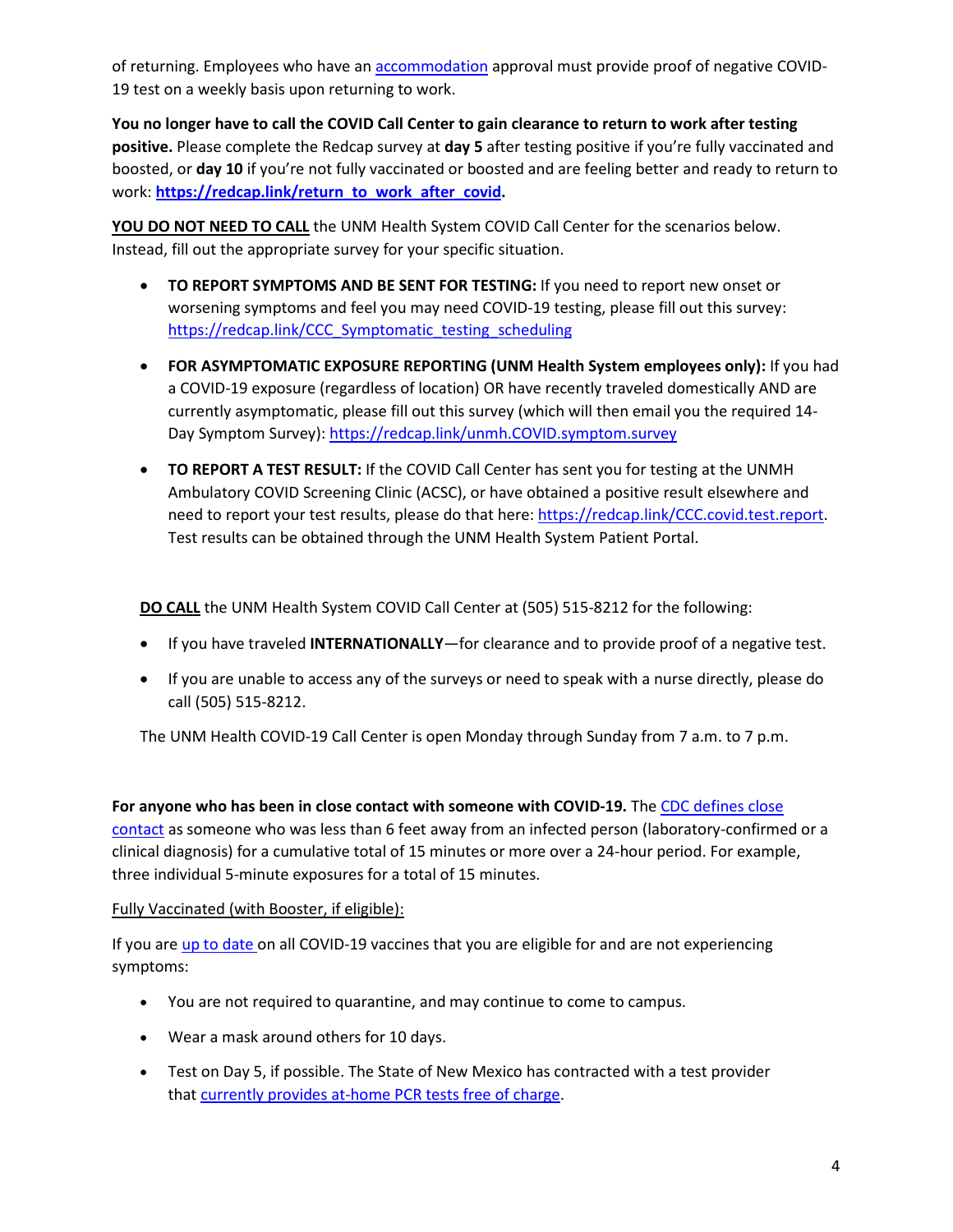• If you develop symptoms at any time, report your symptoms to the UNM COVID Call Center via this secure online symptom survey. Stay home and quarantine until you receive guidance on testing and isolation from the COVID Call Center. The secure online symptom survey is at [https://redcap.link/CCC\\_Symptomatic\\_testing\\_scheduling.](https://redcap.link/CCC_Symptomatic_testing_scheduling)

# Not Fully Vaccinated:

If you are unvaccinated, not fully vaccinated or without a booster (not up to date on all vaccinations you are eligible for) and are not experiencing symptoms:

- Stay at home for 5 days after exposure.
- Then wear a mask around others for 5 MORE DAYS.
- Test on Day 5, if possible. The State of New Mexico has contracted with a test provider that [currently provides at-home PCR tests free of charge.](https://learn.vaulthealth.com/nm/)
- If you develop symptoms at any time, report your symptoms to the UNM COVID Call Center via this secure online symptom survey. Stay home and quarantine until you receive guidance on testing and isolation from the COVID Call Center. The secure online symptom survey is at [https://redcap.link/CCC\\_Symptomatic\\_testing\\_scheduling.](https://redcap.link/CCC_Symptomatic_testing_scheduling)

## **Employee Requirements**

# **3-Ply Disposable/Medical Grade Face Masks**

To prevent spread of COVID-19, the University of New Mexico Health Sciences continues to require face masks be worn by everyone while inside a Health Sciences building or other indoor workplace location at all times, except when alone in a private office. This requirement is not required for outdoor common areas unless the individual is unvaccinated.

Masks must be 3-ply disposable/medical grade or better (ASTM Type 1, 2 or 3 or better). When worn in the workplace, masks must be appropriate for work with regard to images, text, and form of the mask. Employees in clinical areas may find mask guidanc[e here.](https://mcusercontent.com/59ce53c1a4dedb490bac78648/files/cd6c5a35-9911-0c19-df2a-dedb8c75328f/Updated_Guidance_from_the_PPE_Committee_Comm_1.13.22_v6.pdf)

N95 Fit Testing Process

• Fit testing will be available beginning January 17, 2022. If you have not been fit tested, options include the following:

o First, ask your unit leadership. Many units/areas already have capacity to fit test.

o If just-in-time fit testing is not available in your unit or area, the BATCAVE is available for fit testing. Please email batcave@salud.unm.edu to schedule an appointment. BATCAVE hours are Mondays 0800-1200 and Fridays 0800-1600.

Masks are mandatory when in all common areas within a building including, but not limited to, stairwells, hallways, breakrooms, copy room, elevators, conference rooms, and restrooms. This includes the HSC Wellness Center, and the *happy heart Bistro* unless actively eating or drinking.

See the Centers for Disease Control (CDC) website regarding everything you need to know about masks and [face coverings.](https://www.cdc.gov/coronavirus/2019-ncov/prevent-getting-sick/diy-cloth-face-coverings.html)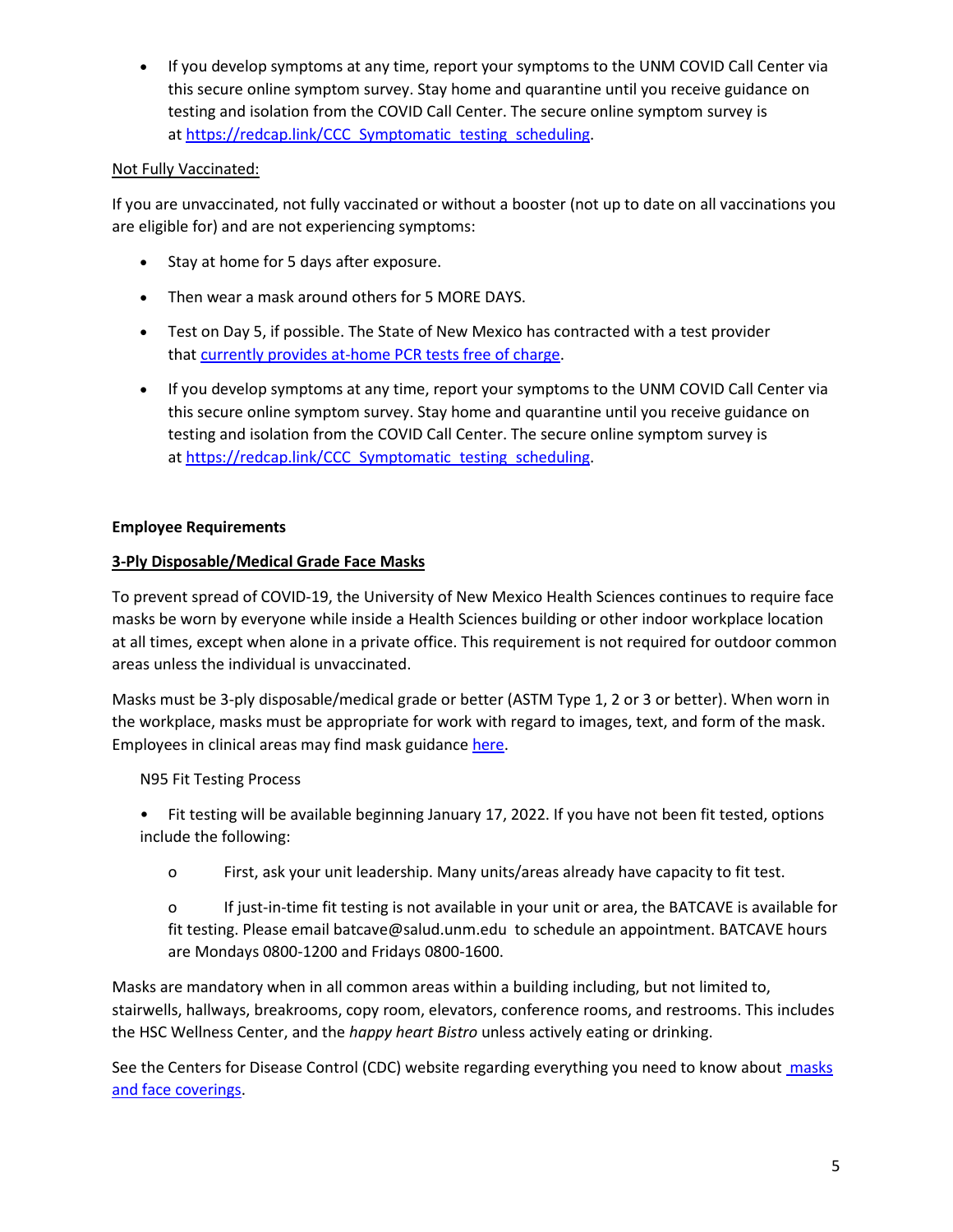**Eating in classrooms, hallways, or any other indoor group settings is prohibited.** Please eat only in designated areas (the *happy heart Bistro* and UNMH cafeteria) and maintain physical distancing. Employees may eat outdoors but we strongly recommend maintaining physical distancing. Eating is permitted alone in your office.

### **Department Responsibilities**

Each department is responsible for ensuring the safety and wellbeing of all their employees, students, vendors and visitors. Directors/Managers of each department/unit should ensure that proper guidelines are followed for face masks and that employees adhere to the guidelines put out by the University. All departments should keep a supply of compliant disposable face masks to be given as needed to visitors, employees, and vendors in instances when a mask is forgotten or lost.

### **How to Implement Physical Distancing**

For all in-person meetings, please ensure that seating meets participation restrictions set by NM DOH and the state's Public Health Order and that notices related to face masks and physical distancing are visibly posted. Please have hand sanitizer available to the attendees. Departments should have cleaning protocols in place to wipe down tables and chairs between meetings.

For meetings with more than 10 attendees, please provide an option for participants to attend via Zoom, Microsoft Teams, or other video conferencing software. When utilizing web conferencing technology, be sure you understand the privacy considerations relative to the type of information you are sharing and apply the recommendations appropriate to your meetings. Zoom recommendations can be found at [at.unm.edu/media-collaborative-apps/zoom-web-conferencing.html](http://at.unm.edu/media-collaborative-apps/zoom-web-conferencing.html)

It is recommended that all documents needing review and/or signatures continue to be routed via email or by other electronic routing/signature software such as Adobe Sign. Information on how to sign up and use the Adobe Sign service can be found a[t https://creativecampus.unm.edu/adobe-sign.html.](https://creativecampus.unm.edu/adobe-sign.html)

Adhere to physical distancing requirements when in common areas such as breakrooms, copy rooms, elevators, lobby areas, and restrooms.

Guests visiting campus shall wear a face mask and adhere to physical distancing requirements.

#### **Supervisor, Manager and other authority Guidelines for COVID-19 Exposures**

Supervisors who have a confirmed positive COVID-19 exposure in your area, please follow the guidelines provided in the appropriate checklist:

- [HSC Checklist for Confirmed COVID-19 Exposure](https://hsc.unm.edu/covid-19/media/documents/final-checklist-for-confirmed-covid-19-exposure-7-21.pdf)
- [HSC Checklist for Possible COVID-19 Exposure](https://hsc.unm.edu/covid-19/media/documents/final-checklist-for-possible-exposure-to-covid-19-7-21.pdf)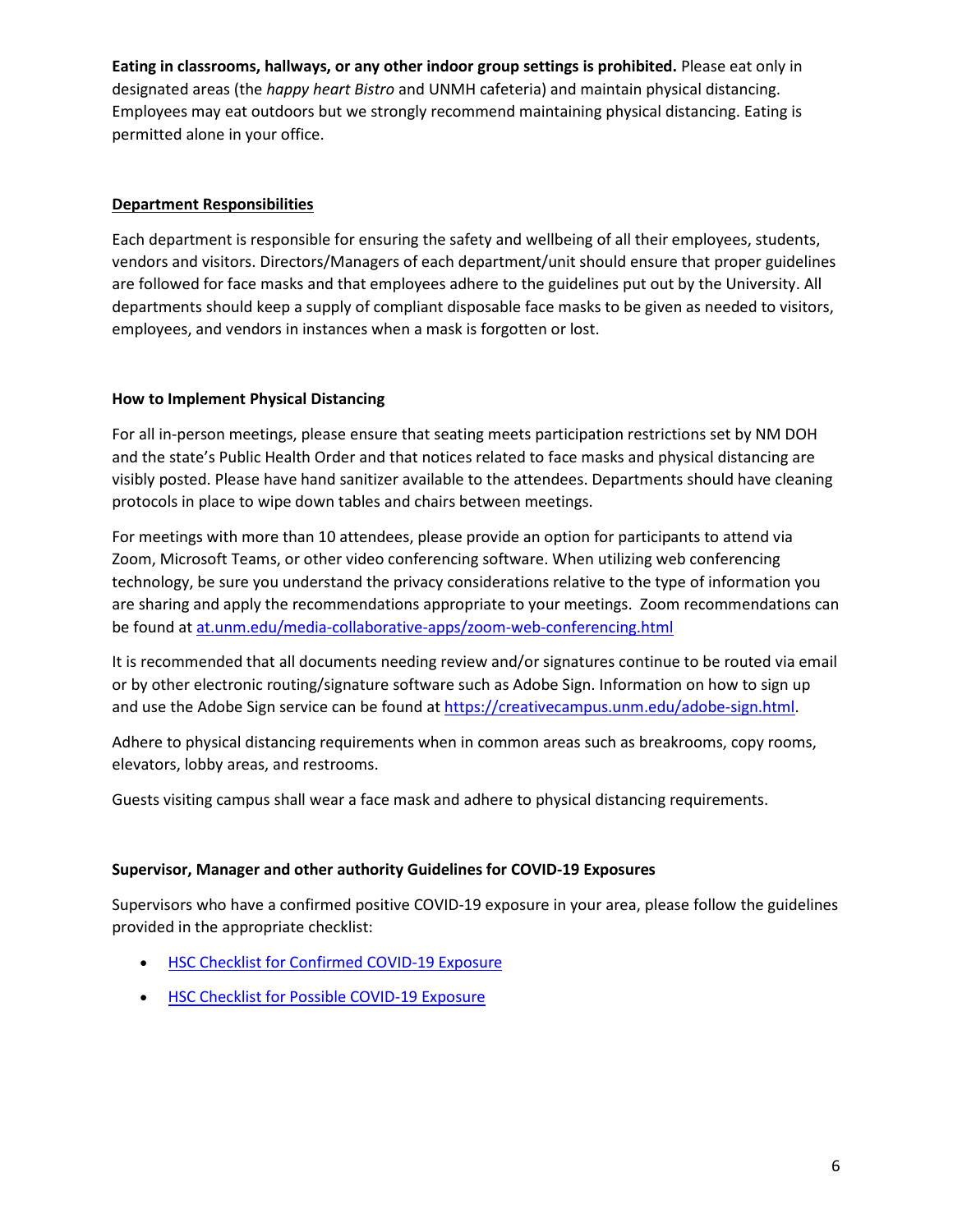#### **How to Submit a COVID-19 Cleaning Request**

Per CDC guidelines and the UNM Health Protocols Committee, sanitization is not required for spaces in which more than 24 hours have passed since the confirmed exposure took place. After 24 hours, only cleaning in alignment with established COVID-Safe Practices is necessary. After 3 days, no special cleaning is required.

Immediately upon notification of an occupant/visitor in your area with a positive COVID-19 test within 24 hours of being on site, inform your supervisor while remaining HIPAA, ADA and FERPA compliant, and submit request for COVID cleaning [here.](https://app.smartsheet.com/b/form/02246223b1e34c79967c71c887ea2826)

For questions regarding COVID cleaning requests in North Campus areas, please contact:

**Carlotta Abeyta** Director, Finance and Administration Shared Services 505.272.6426 or 505.450.6406 [abeytac@salud.unm.edu](mailto:abeytac@salud.unm.edu)

For HSC laboratory spaces, please follow guidelines provided in Health Sciences Office of Research's plan to return to ful[l research and laboratory](https://hsc.unm.edu/_docs/covid-researchers/research-7-23-2021-hsc-return-to-research-operations-guidance.pdf) activities.

### **Business Processes**

### **Interviewing and Hiring**

All newly hired UNM HSC employees must [upload](https://lobocheckin.unm.edu/checkin/svpfa/24) proof of full vaccination status or have an approved accommodation **prior** to their official start date. Final candidates may request an [accommodation;](https://bringbackthepack.unm.edu/vaccine/vaccine-requirement-exemption-forms.html) however, no work or payment may be started until the accommodation is approved. If the accommodation is disapproved, the candidate may not start and department will enter a separation EPAF.

Departments should include the above language in all interview scripts and advise all interviewees of the requirement.

#### **Annual Leave – Temporary Increase in Maximum Accrual**

The temporary change t[o UAP 3400: Annual Leave, Section 4.1: Maximum Allowable Balance,](https://policy.unm.edu/university-policies/3000/3400.html) which allows for a maximum accrued annual leave balance of 308 (from 252) for staff and 12-month faculty who earn annual leave has bee[n extended.](https://bringbackthepack.unm.edu/employees/temporary-annual-leave-policy.html) Employees now have until **June 30, 2022** to use this accrued leave before it is forfeited.

#### **COVID-19 Paid Leave – Expansion of Sick Leave**

UNM expanded the provisions of sick leave for eligible employees by providing up to two weeks (80 hours), pro-rated based on appointment percentage, of [Additional COVID-19 Paid Leave](https://bringbackthepack.unm.edu/employees/additional-covid-19-paid-leave.html) to those impacted by COVID-19, if situational telecommuting is not an option.

#### **Vendors and Contractors**

UNM Purchasing Department's [COVID-19 Health and Safety Procedures](http://purchase.unm.edu/covid-hsp-vendors.pdf) must be provided to all potential vendors and contractors.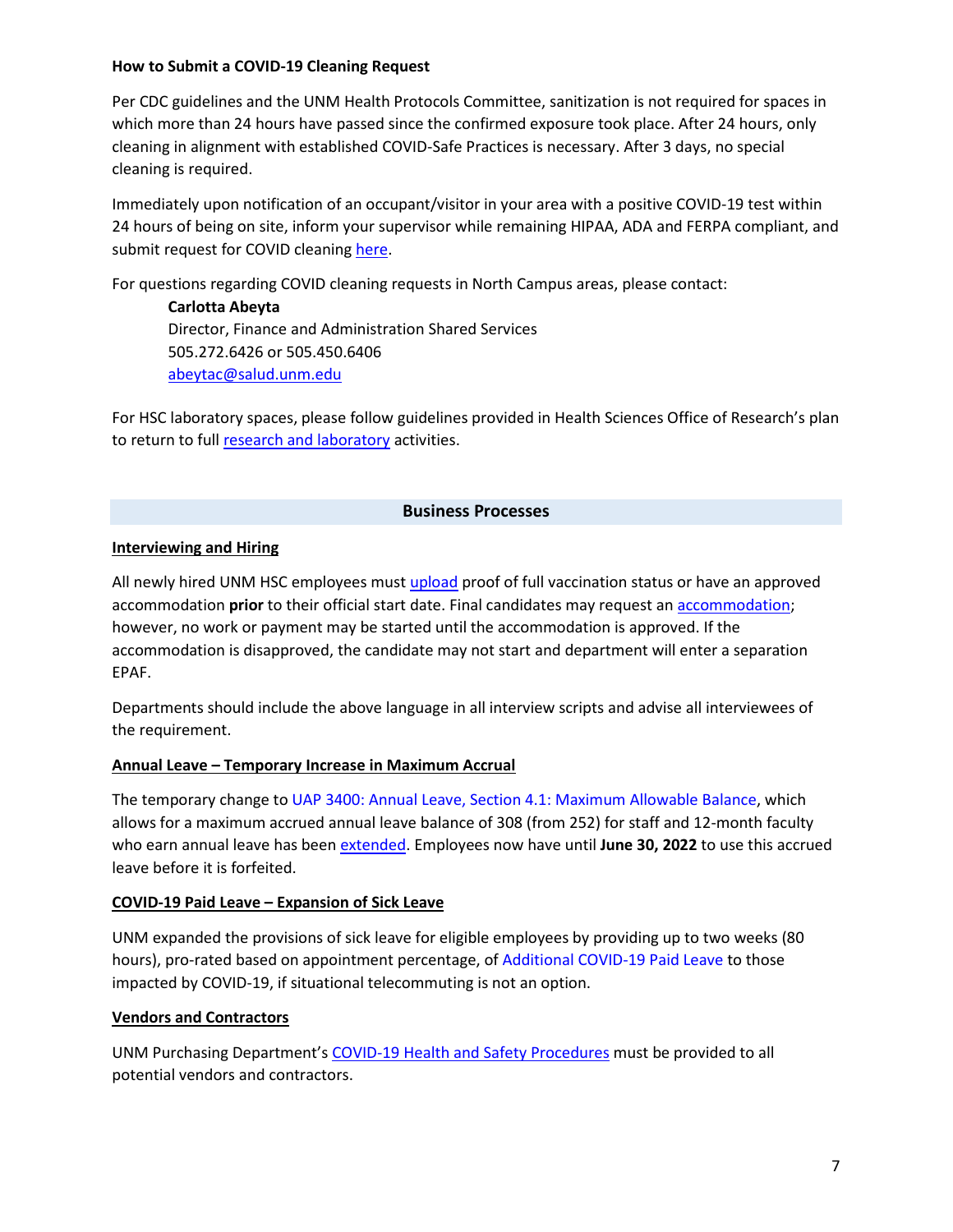The UNM Health Sciences Center instituted a mandatory vaccination requirement for all faculty, staff and students. This mandate applies to third-party vendors and contractors working with UNM Health Sciences who must be on site to perform the duties and obligations of a contract or work agreement.

Department/area staff are responsible for visually verifying proof of vaccination when a contractor/vendor is on site. Departments/areas shall designate at least one employee who will be responsible for maintaining the department/area log. Designee(s) shall ensure the log is available for review upon request. Staff need only to verify documentation, they **DO NOT** need to make a copy of any documents or keep any other record of contact other than maintaining a log.

# **Travel Guidelines**

UNM Health Sciences Center is following the [UNM Health System travel guidance.](https://hsc.unm.edu/covid-19/media/documents/unm-health-system-travel-guidance-7-1-21.pdf)

## **Housekeeping – Common Areas and Individual Offices**

Facilities Management will continue to focus on cleaning floors, restrooms, stairwells, hallways, elevators and conference rooms. Health Sciences will ensure all necessary cleaning supplies are available to purchase through LoboMart for departments that wish to maintain additional cleaning procedures.

# **Parking and Transportation Services**

Please visi[t Parking and Transportation](https://pats.unm.edu/shuttles/index.html) Services webpage for current shuttle schedules.

[G/Q/\(U\) Shuttle route](http://wmb.unm.edu/?busid=gqlot)

[Redondo Shuttle route](http://wmb.unm.edu/?busid=redondo)

[SSSC Shuttle route](http://wmb.unm.edu/?busid=lobovillage)

Parking enforcement has returned to normal hours.

## **Telecommuting Protocols and Allowances**

## **Telecommuter Purchases of Supplies, Equipment and Furniture**

Employees who continue to telecommute must continue to checkout from the workplace all office supplies and equipment that will be used in the home environment.

Those who have an approved Remote or Telecommuting agreement in place, must adhere to stipulations as outlined in th[e guidelines.](https://hr.unm.edu/docs/hr/remote-work-guidelines-for-in-state-staff.pdf)

# **Recap of Faculty and Staff Actions/Responsibilities**

Stay home if you are sick or experiencing any COVID-like symptoms. Notify your supervisor and work with your supervisor to telecommute if possible, or revie[w leave options](https://bringbackthepack.unm.edu/employees/additional-covid-19-paid-leave.html) that are available if unable to telecommute.

A 3-ply disposable/medical grade or better (ASTM Type 1, 2 or 3 or better) face mask is required in all indoor common areas regardless of vaccination status.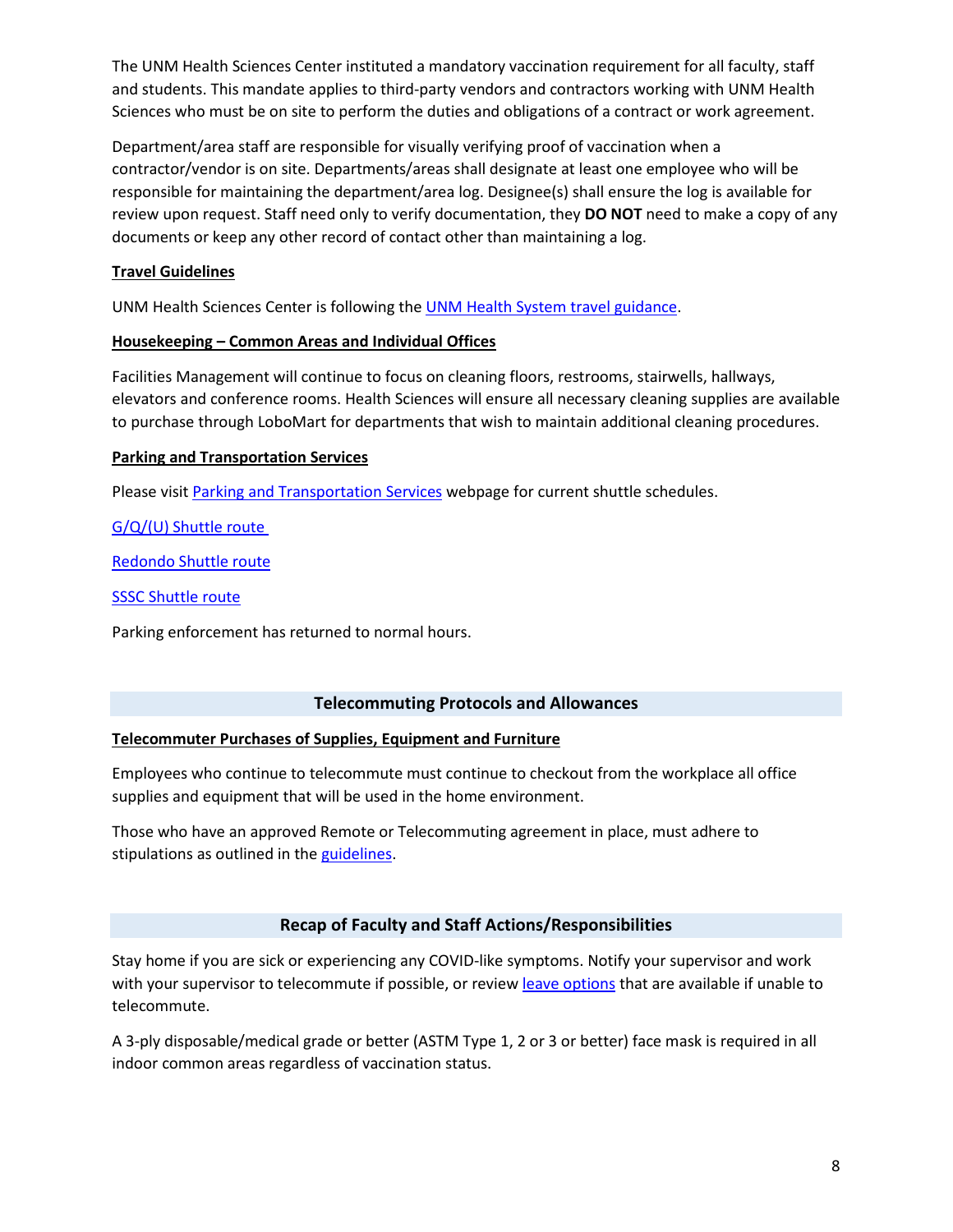Wash your hands frequently. Use hand sanitizer in addition to washing hands or when handwashing is not possible.

Maintain physical distancing.

Eating in classrooms, hallways, or any other indoor group settings is prohibited. Eating is permitted alone in your office.

Due to travel restrictions implemented across the nation since the beginning of the pandemic, many individuals have been unable to take a vacation that they normally would have. Effective July 1, 2020, UNM instituted a **temporary** increase to the [max annual leave accruals](https://bringbackthepack.unm.edu/employees/temporary-annual-leave-policy.html) from 252 hours to 308. **Annual leave balances exceeding 252 hours on June 30, 2022, will be forfeited.** 

# **Recap of Health Sciences Actions/Responsibilities**

Departments/Units are asked to thoughtfully develop an onsite staffing presence as needed, while remaining flexible to all the various situations employees are continuing to encounter (i.e., health issues, childcare, etc.).



All HSC buildings have MERV-13 filters in air handling systems. filter ratings.docx

Provide Department/Unit training to employees to match new work environment and expectations as new protocols are implemented (e.g., new software, resources and tools, apps, office housekeeping processes, way of conducting business).

Ensure all critical housekeeping supplies are on hand and available so employees have what they need to stay safe (e.g., hand sanitizer dispensers located in multiple areas, cleaning supplies, paper towels).

Establish and maintain protocols for use of safety equipment deemed necessary. Departments to keep 3-ply disposable/medical grade or better (ASTM Type 1, 2 or 3 or better) for vendors, guests, and employees who forgot their masks. Provide all necessary training to new employees as part of onboarding and have trainings available for those who need refresher training.

Ensure staff are following all COVID-safe practices.

## **Resources:**

- For assistance or for specific questions email [HSC-EVP-Admin@salud.unm.edu.](mailto:HSC-EVP-Admin@salud.unm.edu)
- UNM Health System Travel Guidance [https://hsc.unm.edu/covid-19/media/documents/unm](https://hsc.unm.edu/covid-19/media/documents/unm-health-system-travel-guidance-7-1-21.pdf)[health-system-travel-guidance-7-1-21.pdf](https://hsc.unm.edu/covid-19/media/documents/unm-health-system-travel-guidance-7-1-21.pdf)
- HSC Checklist for Confirmed COVID-19 Exposure<https://hsc.unm.edu/covid-19/returning.html>
- HSC Checklist for Possible COVID-19 Exposure <https://hsc.unm.edu/covid-19/returning.html>
- Office Workspace Checklist (aka, Manager's Checklist) [https://hsc.unm.edu/covid-](https://hsc.unm.edu/covid-19/media/documents/manager-checklist.pdf)[19/media/documents/manager-checklist.pdf](https://hsc.unm.edu/covid-19/media/documents/manager-checklist.pdf)
- HSC Telecommuter Home Office Purchases of Supplies/Equipment/Furniture [https://mcusercontent.com/59ce53c1a4dedb490bac78648/files/d7a2ef8c-46ae-429f-87f1-](https://mcusercontent.com/59ce53c1a4dedb490bac78648/files/d7a2ef8c-46ae-429f-87f1-1d28b9f87df0/Telecommuter_Home_Office_Purchases.01.pdf) [1d28b9f87df0/Telecommuter\\_Home\\_Office\\_Purchases.01.pdf](https://mcusercontent.com/59ce53c1a4dedb490bac78648/files/d7a2ef8c-46ae-429f-87f1-1d28b9f87df0/Telecommuter_Home_Office_Purchases.01.pdf)